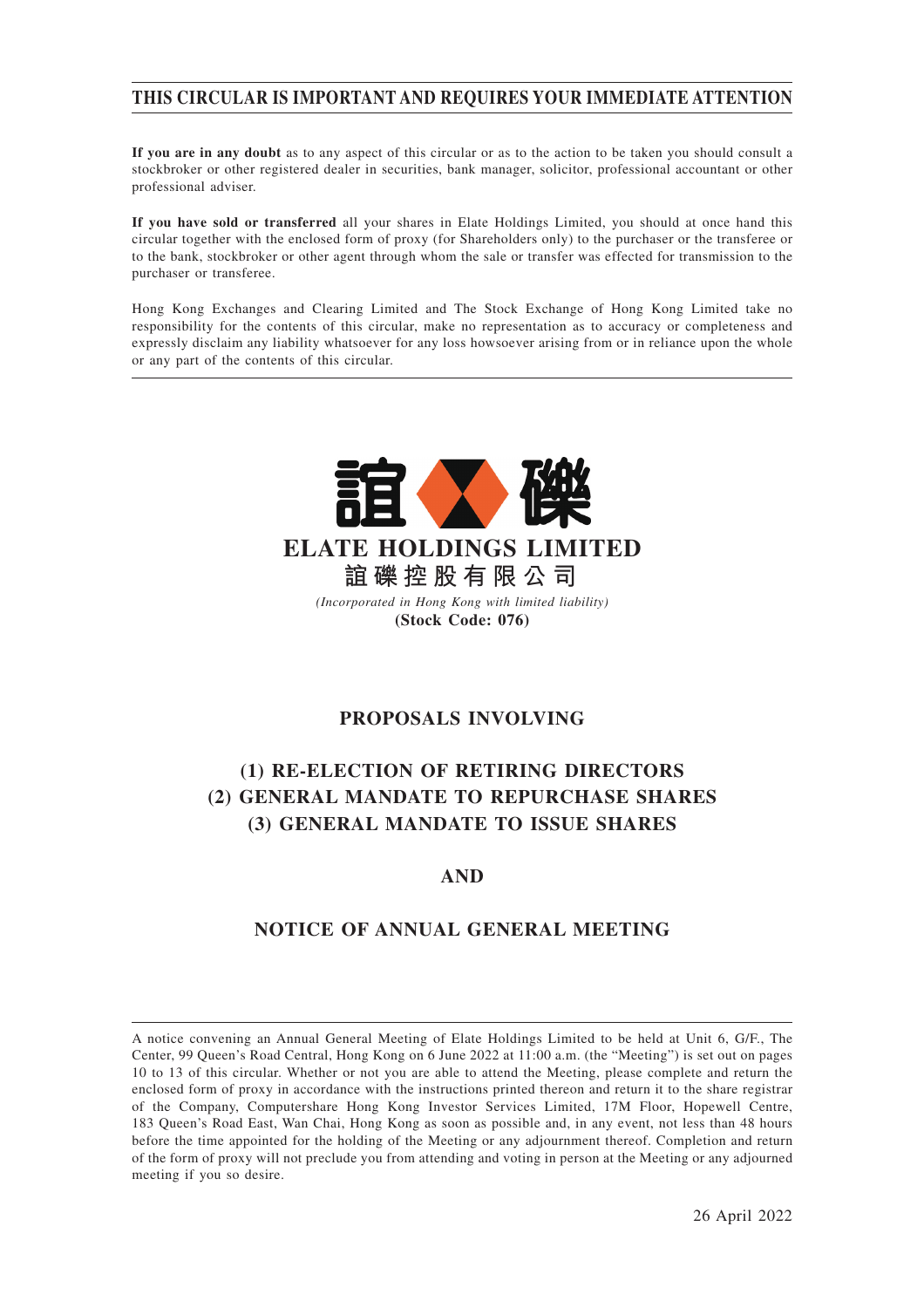# **DEFINITIONS**

| "Board"/"Directors"       | the board of directors of the Company                                                                                                                                                   |  |
|---------------------------|-----------------------------------------------------------------------------------------------------------------------------------------------------------------------------------------|--|
| "Companies Ordinance"     | the Companies Ordinance (Chapter 622) of the Laws of<br>Hong Kong                                                                                                                       |  |
| "Company"                 | Elate Holdings Limited, a company incorporated in Hong<br>Kong with limited liability and the shares of which are<br>listed on the Stock Exchange                                       |  |
| "Latest Practicable Date" | 19 April 2022, being the latest practicable date prior to<br>the printing of this document                                                                                              |  |
| "Listing Rules"           | the Rules Governing the Listing of Securities on Stock<br>Exchange                                                                                                                      |  |
| "Meeting"                 | the annual general meeting of the Company to be held at<br>Unit 6, G/F., The Center, 99 Queen's Road Central, Hong<br>Kong on 6 June 2022 at 11:00 a.m., and any adjournment<br>thereof |  |
| "Proposals"               | proposals including the re-election of retiring directors,<br>the granting of general mandate to repurchase and to<br>issue shares, and the extension of the general mandate            |  |
| "Share $(s)$ "            | ordinary share(s) of no par value of the Company as of<br>the Latest Practicable Date                                                                                                   |  |
| "Shareholder(s)"          | the shareholder(s) of the Company                                                                                                                                                       |  |
| "Stock Exchange"          | The Stock Exchange of Hong Kong Limited                                                                                                                                                 |  |

*In this document, unless the context otherwise requires, the following expressions shall have the following meanings:*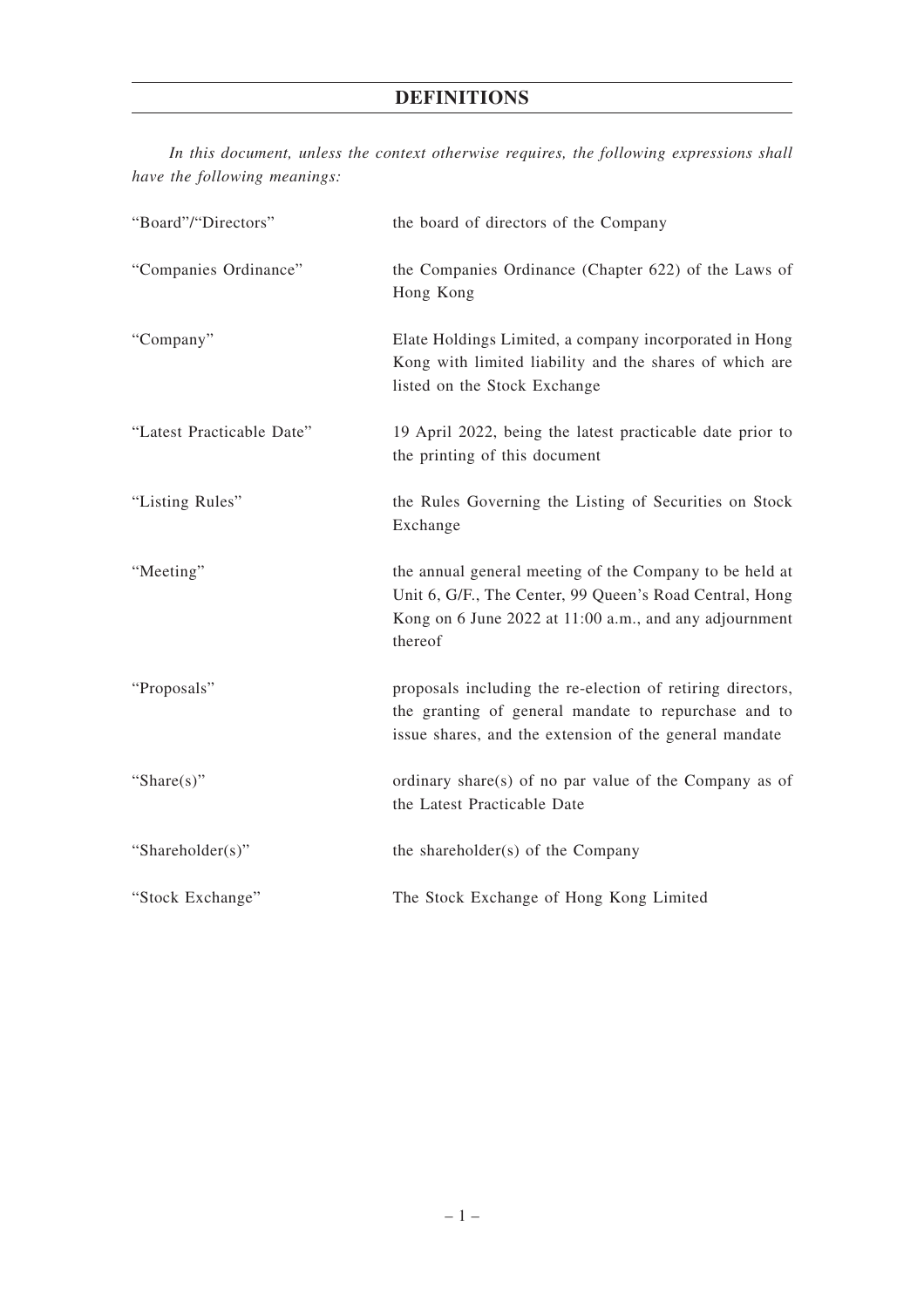# **LETTER FROM THE BOARD**



*(Incorporated in Hong Kong with limited liability)* **(Stock Code: 076)**

*Executive Directors:* Mr. Feng Zhong Yun *(Managing Director)* Ms. Zhang Xue

*Independent Non-Executive Directors:* Mr. Chai Woon Chew Mr. Ng Lai Po Ms. Ye Yi Fan

*Registered Office:* Unit 1002 10/F., Euro Trade Centre 13-14 Connaught Road Central & 21-23 Des Voeux Road Central Hong Kong

26 April 2022

*To the Shareholders*

Dear Sir or Madam,

### **INTRODUCTION**

The purpose of this circular is to provide you with details, and seek your approval at the Meeting, regarding, inter alia, the Proposals to (i) re-elect of retiring directors; (ii) grant general mandate enabling the Company to repurchase its own Shares (the "Repurchase Mandate"); (iii) grant general mandate enabling the Directors to issue and allot Shares (the "General Mandate"); and (iv) extend the General Mandate.

### **RE-ELECTION OF RETIRING DIRECTORS**

At the Meeting, Ms. Zhang Xue ("Ms. Zhang") and Mr. Ng Lai Po ("Mr. Ng") will retire as Directors by rotation and they, being eligible, offer themselves for re-election as Directors in accordance with Article 95 of the articles of association of the Company. Mr. Ng has already served the Company for more than nine years as an independent non-executive Director, a separate resolution for his re-election will be proposed at the Meeting.

Particulars of Ms. Zhang and Mr. Ng are set out in Appendix I of this document.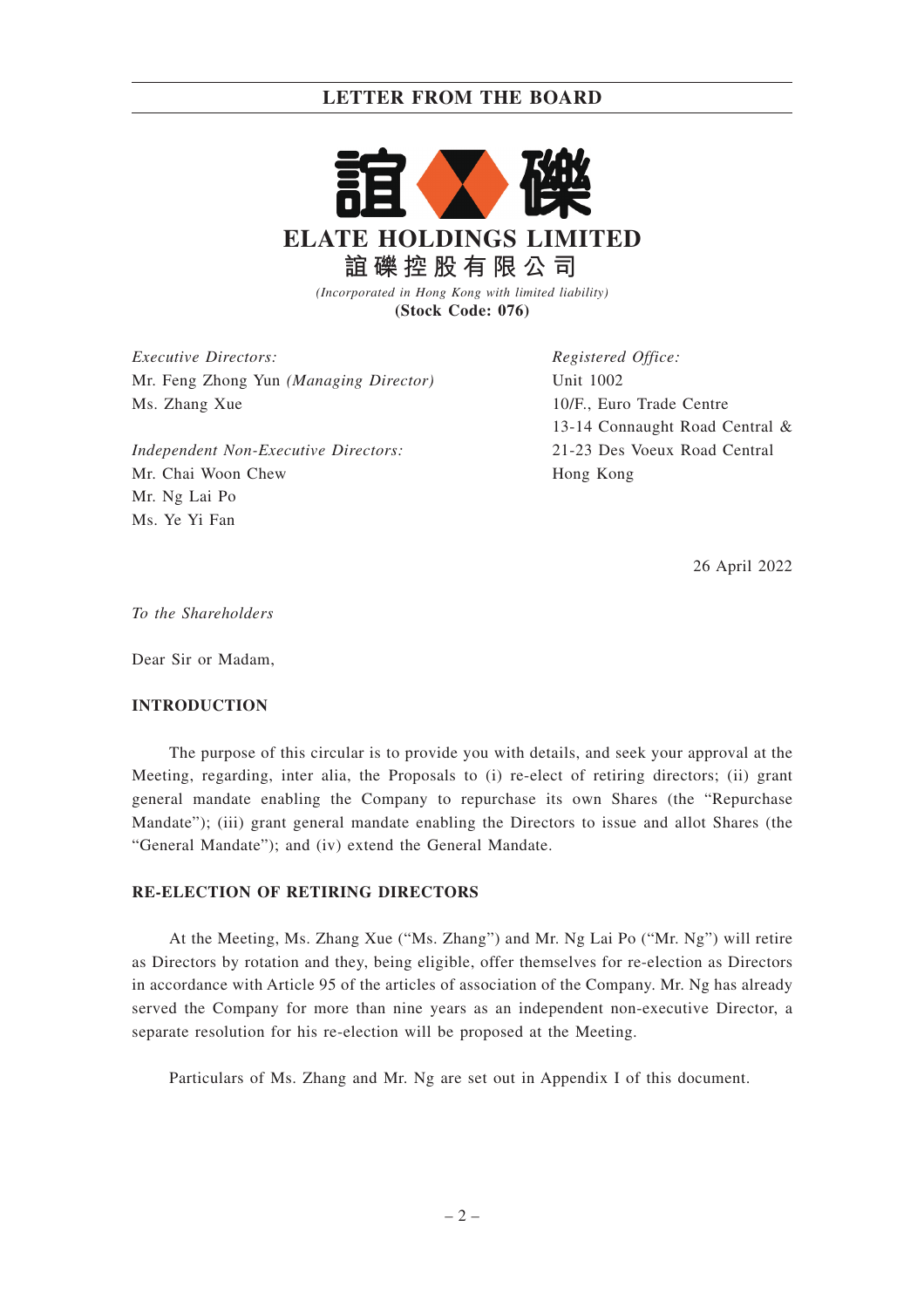# **LETTER FROM THE BOARD**

#### **GENERAL MANDATE TO REPURCHASE SHARES**

At the last annual general meeting held on 4 June 2021, a general mandate was granted to the Directors to exercise power to repurchase Shares of the Company. Such mandate will lapse at the conclusion of the forthcoming Meeting. An ordinary resolution will be proposed at the Meeting to give a fresh mandate to the Directors to exercise the powers of the Company to repurchase Shares up to a maximum of 10 percent of the aggregate number of Shares of the Company in issue as at the date of passing the relevant resolution.

The Repurchase Mandate would then continue in force until the conclusion of the next annual general meeting unless it is renewed at such meeting or until revoked or varied by an ordinary resolution of the Shareholders of the Company in general meeting prior to the next annual general meeting.

The main features of the Listing Rules regarding share repurchases on the Stock Exchange and further details in relation to the purchases by the Company of its own Shares are contained in the Explanatory Statement set out in the Appendix II hereto.

## **GENERAL MANDATE TO ISSUE SHARES**

At the last annual general meeting held on 4 June 2021, a general mandate was given to the Directors to exercise power to issue and otherwise deal with the Shares of the Company. Such mandate will lapse at the conclusion of the forthcoming Meeting. An ordinary resolution will be proposed at the Meeting to give a fresh mandate to the Directors to (i) issue and otherwise deal with Shares of the Company up to a maximum of 20 percent of the aggregate number of Shares of the Company in issue as at the date of passing the relevant resolution and (ii) approve the addition to the General Mandate of any Shares repurchased by the Company under the authority of the Repurchase Mandate. The Directors have no present intention to issue any new Shares under such General Mandate.

The General Mandate would then continue in force until the conclusion of the next annual general meeting unless it is renewed at such meeting or until revoked or varied by ordinary resolution of the Shareholders of the Company in general meeting prior to the next annual general meeting.

## **VOTE TAKEN BY POLL**

Pursuant to the Listing Rules 13.39(4), vote of Shareholders will be taken by poll at the Meeting.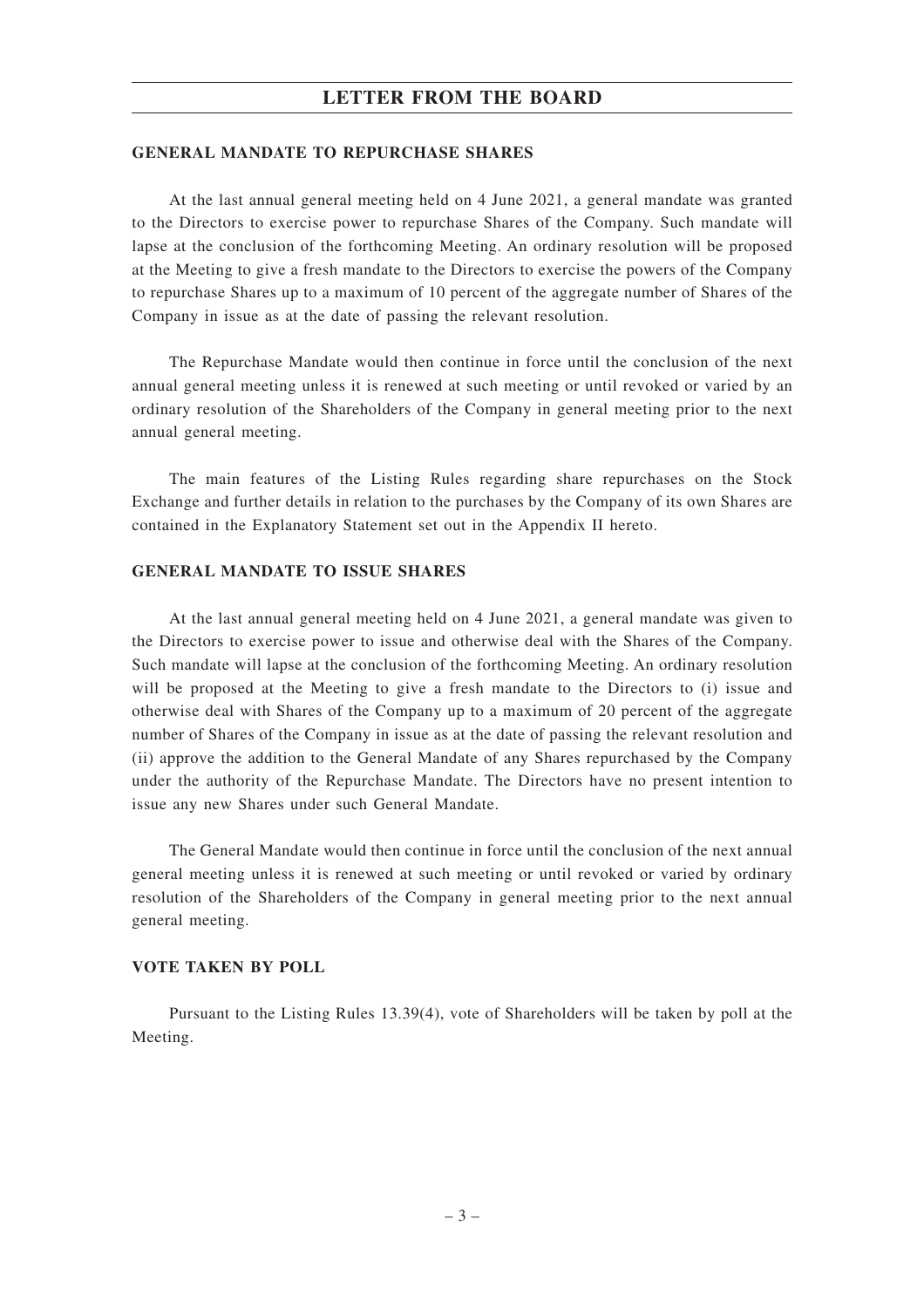# **LETTER FROM THE BOARD**

### **ANNUAL GENERAL MEETING**

Notice of the Meeting is set out on pages 10 to 13 of this circular, and a form of proxy for use at the Meeting is enclosed with this circular. Whether or not you intend to be present at the Meeting, you are requested to complete the form of proxy and return it to the Company's share registrar, Computershare Hong Kong Investor Services Limited at 17M Floor, Hopewell Centre, 183 Queen's Road East, Wan Chai, Hong Kong in accordance with the instructions printed thereon not less than 48 hours before the time fixed for holding the Meeting. The completion and delivery of the form of proxy will not preclude Shareholders from attending and voting at the Meeting in person if they so wish.

## **ANNUAL REPORT**

A copy of the Annual Report of the Company in respect of the year ended 31 December 2021 incorporating copies of the Audited Financial Statements and the Reports of the Directors and Auditors has been published on the websites of the Stock Exchange of Hong Kong Limited (www.hkex.com.hk) and the Company (www.elate.hk) and will be dispatched to the Shareholders who elected to receive the printed version of the corporate communication.

#### **RECOMMENDATION**

The Directors are of the opinion that the Proposals are in the best interests of the Company and its Shareholders and accordingly recommend that the Shareholders vote in favour of the resolutions to be proposed at the Meeting.

> By order of the Board **Elate Holdings Limited Feng Zhong Yun** *Managing Director*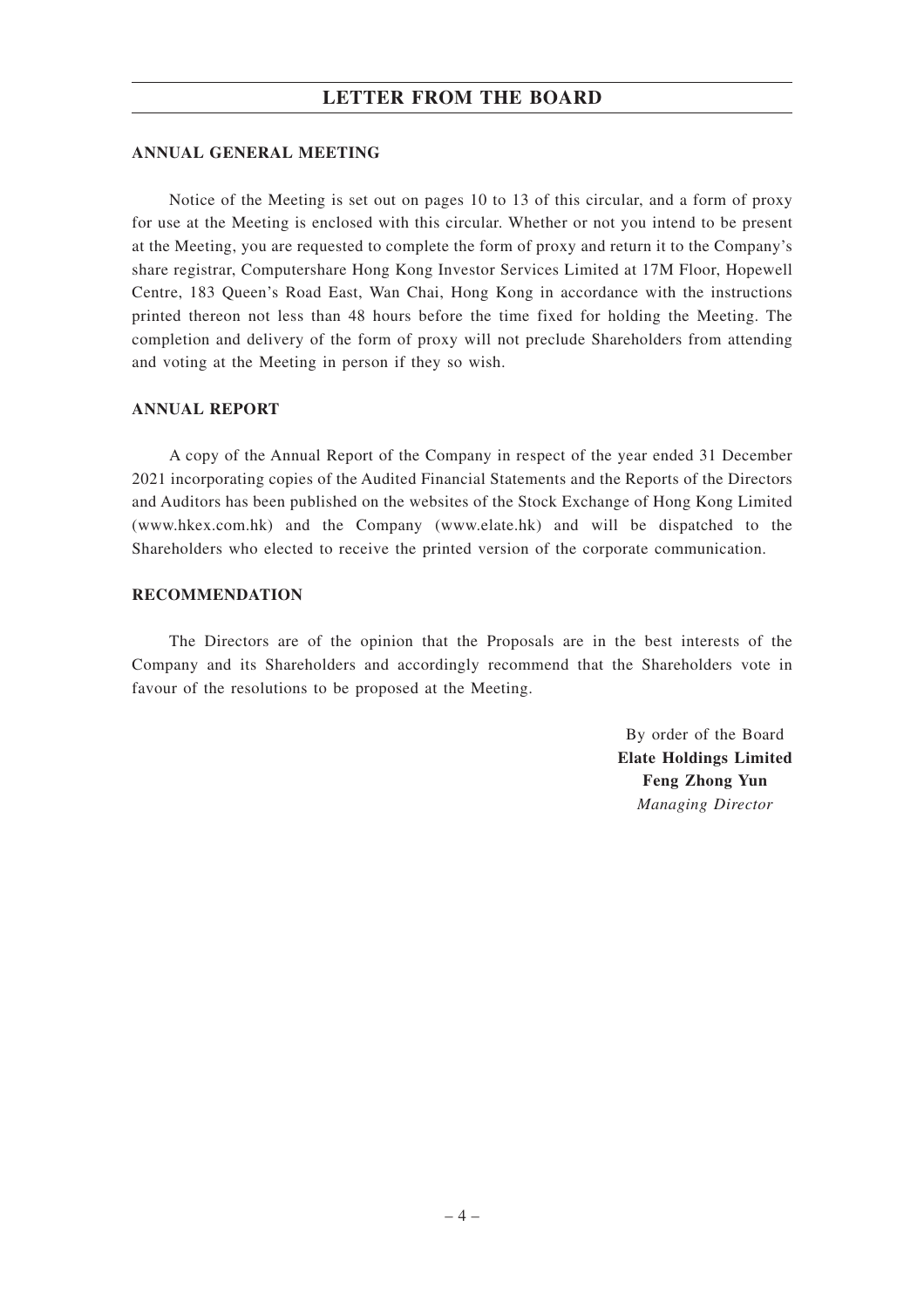## **APPENDIX I PARTICULARS OF DIRECTORS SUBJECT TO RE-ELECTION**

#### **1. MS. ZHANG XUE (EXECUTIVE DIRECTOR)**

Ms. Zhang Xue, aged 44. She obtained a bachelor degree in Accountancy from Qingdao University in 1996. From 2001 to 2007, Ms. Zhang was employed as Account Manager in Beifang Mining Group Limited.

Save as being an executive director and the authorized representative, Ms. Zhang does not hold any other position in the Company or any of its subsidiaries nor did she hold any other directorships in the last three years in any other public companies, the securities of which are listed in Hong Kong or overseas.

Ms. Zhang does not have any relationship with any other directors, senior management, substantial shareholders or controlling shareholders of the Company. As at the Latest Practicable Date, Ms. Zhang did not have any interests in shares of the Company within the meaning of Part XV of the Securities and Futures Ordinance (Chapter 571 of the Laws of Hong Kong).

Ms. Zhang has not entered into any service contract with the Company. Her emolument of HK\$240,000 for the year ended 31 December 2021 was determined by the Directors in due course with reference to her duties and responsibilities with the Company. She has not been appointed for a specific term and she is subject to retirement, and re-election in accordance with the articles of association of the Company.

Save as disclosed above, there are no other matters relating to her appointment that used to be brought to the attention of the shareholders and there is no other information which is required to be disclosed pursuant to rule  $13.51(2)(h)$  to  $13.51(2)(v)$  of the Listing Rules.

### **2. NG LAI PO (INDEPENDENT NON-EXECUTIVE DIRECTOR)**

Ng Lai Po, aged 54, was appointed as an independent non-executive Director of the Company on 31 December 2012. Mr. Ng obtained his Bachelor of Social Sciences from the University of Hong Kong in 1990. Mr. Ng is a fellow member of Association of Chartered Certified Accountants since 1999. Mr. Ng has over 20 years of experience in finance, accounting and management. Mr. Ng was the Head of Finance – China of Hong Kong G2000 Group; the Head of Group Financial Control of Chow Sang Sang Holdings International Limited (HK listed stock code 116); the Chief Financial Officer of A&H Manufacturing Group – Asia Region; the Financial Controller of Brightway Petroleum Group (Holdings) Ltd. Mr. Ng is currently an executive director of M&L Holdings Group Limited (stoke code: 8152).

Mr. Ng is an independent person and does not have any relationship with any director, senior management, substantial shareholders or controlling shareholders of the Company, and does not have any interest in shares of the Company within the meaning of Part XV of the Securities and Future Ordinance.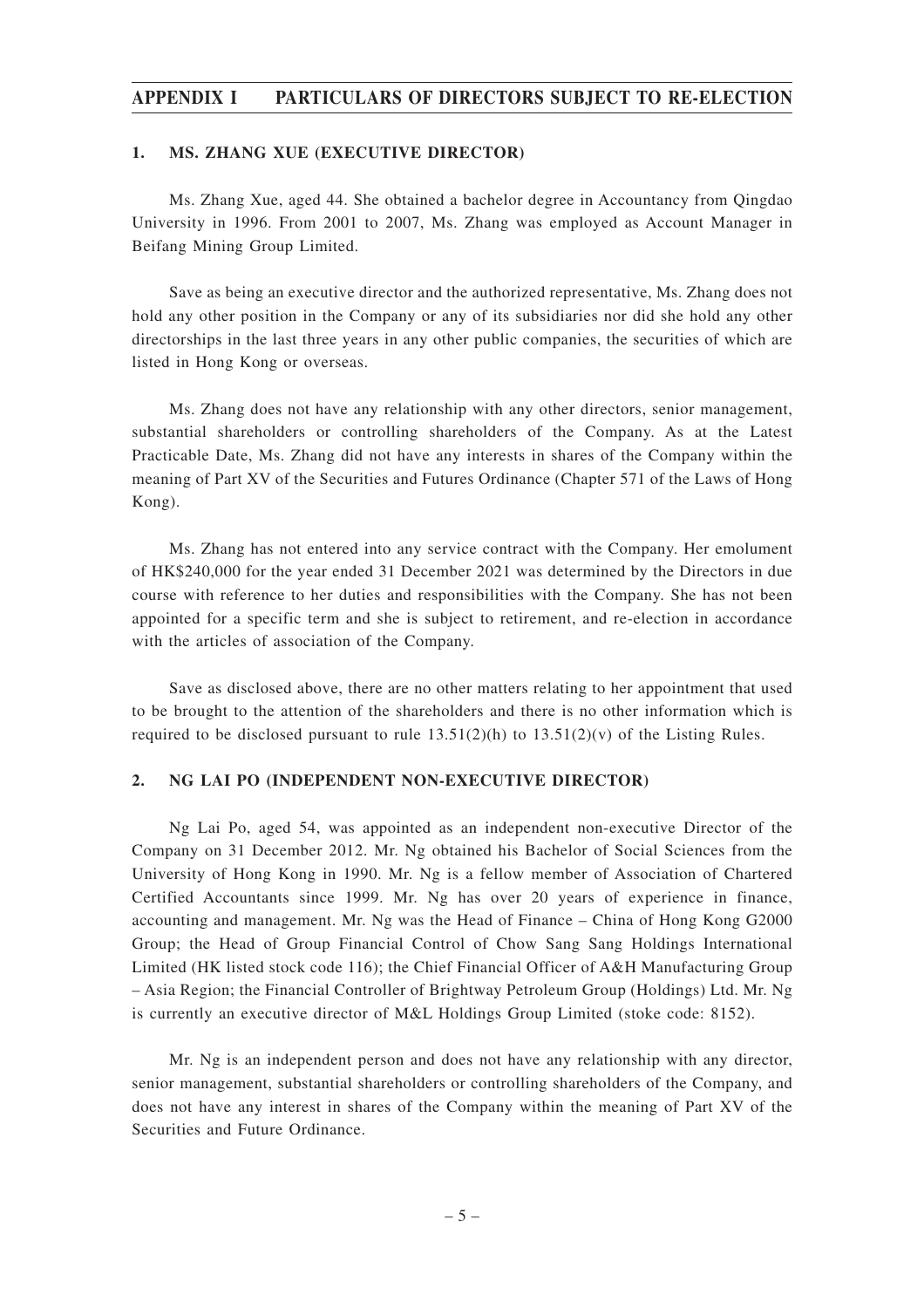# **APPENDIX I PARTICULARS OF DIRECTORS SUBJECT TO RE-ELECTION**

Mr. Ng has not entered into any service contract with the Company. His annual emolument of HK\$180,000 was determined by the Directors in due course with reference to his duties and responsibilities with the Company. He has not been appointed for a specific term and he is subject to retirement, and re-election in accordance with the articles of association of the Company.

Save as disclosed above, there are no other matters relating to his appointment that used to be brought to the attention of the shareholders and there is no other information which is required to be disclosed pursuant to rule  $13.51(2)(h)$  to  $13.51(2)(v)$  of the Listing Rules.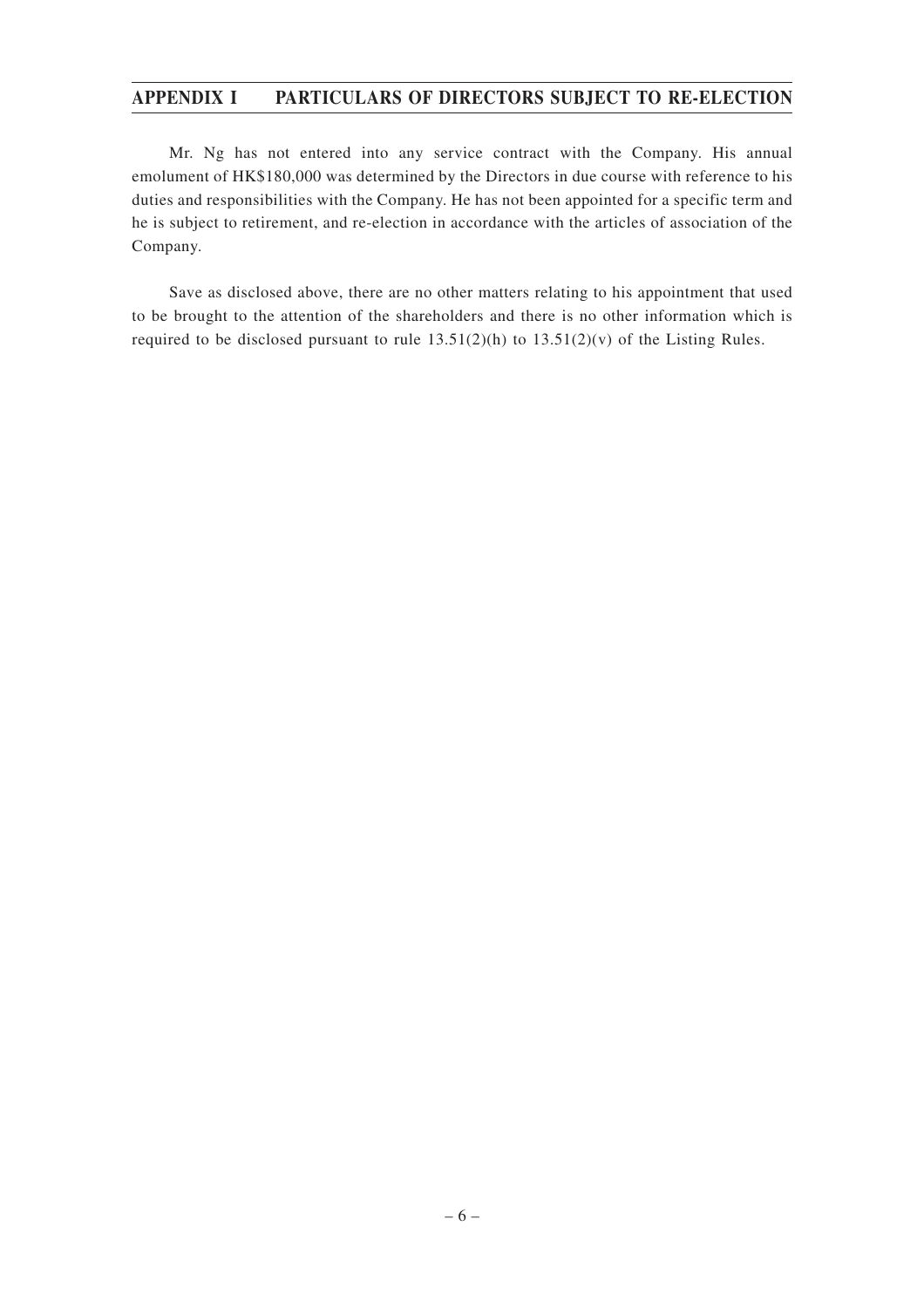This Appendix II contains the particulars that are required by the Listing Rules  $10.06(1)(b)$  to be included in an explanatory statement to accompany the notice of the Meeting at which a resolution is to be proposed in relation to the purchase by the Company of its own Shares.

#### **1. SHAREHOLDERS' APPROVAL**

The Listing Rules provide that all proposed repurchases of shares by a company with its primary listing on the Stock Exchange must be approved in advance by an ordinary resolution, either by way of a general mandate to the directors of the company to make such repurchases or by specific approval of a particular transaction. The Listing Rules require an explanatory statement such as is contained herein to be sent to Shareholders to provide adequate information to enable them to decide whether to approve the grant of such a mandate.

### **2. SHARE**

As at the Latest Practicable Date, the total number of Shares of the Company in issue was 7,006,631,478 Shares. Subject to the passing of the relevant resolutions and on the basis that no further Shares are issued or repurchased prior to the Meeting, the Company would be allowed under the Repurchase Mandate to repurchase a maximum of 700,663,147 Shares representing not more than 10 percent of the number of Shares of the Company in issue at the Latest Practicable Date.

## **3. REASONS FOR REPURCHASES**

The Directors believe that the Repurchase Proposal is in the best interest of the Company and its Shareholders. Such repurchases may, depending on market conditions and funding arrangements at the time, lead to an enhancement of the net assets and/or earnings per share and will only be made when the Directors believe that such a repurchase will benefit the Company and its Shareholders.

### **4. FUNDING OF REPURCHASES**

Repurchases must be made out of funds legally available for such purpose in accordance with the Company's articles of association and the Companies Ordinance.

The Companies Ordinance provides that the amount of payment repaid in connection with a share repurchase may only be paid from the distributable profits of the Company and/or proceeds of a new issue of Shares made for the purpose of the repurchase to such extent allowable under the Companies Ordinance.

There might be a material adverse impact on the working capital or gearing position of the Company as compared with the position disclosed in the audited financial statements contained in the Annual Report for the year ended 31 December 2021 in the event that the proposed share repurchases were carried out in full at any time during the proposed repurchase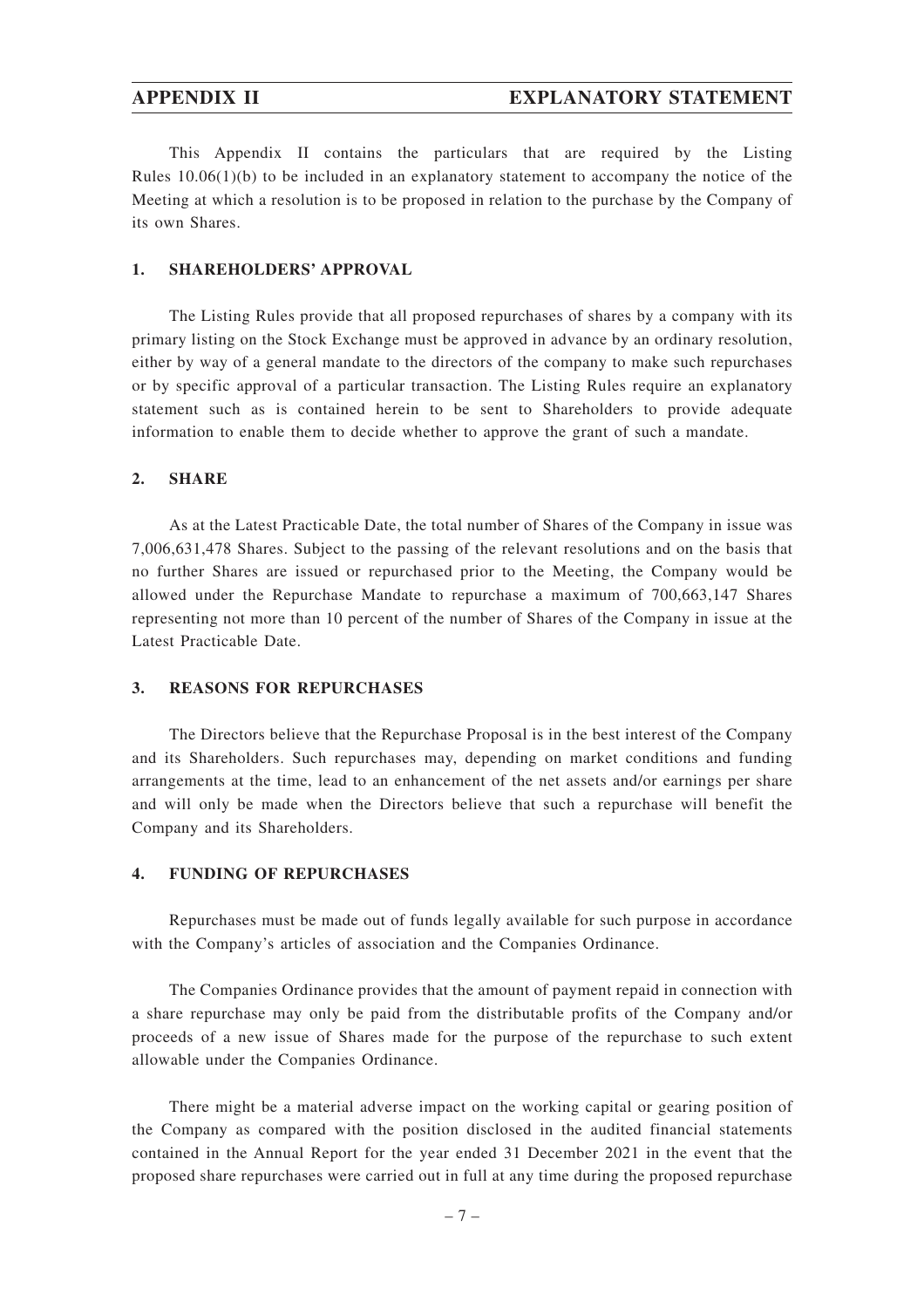# **APPENDIX II EXPLANATORY STATEMENT**

period. However, the Directors do not propose to exercise the Repurchase Mandate to such extent as would, in the circumstances, have a material adverse effect on the working capital requirements of the Company or the gearing levels which in the opinion of the Directors are from time to time appropriate for the Company.

## **5. SHARE PRICES**

The highest and lowest prices at which the Shares were traded on the Stock Exchange in each of the previous twelve months were as follows:

|                                                | <b>Highest Price</b> | Lowest |
|------------------------------------------------|----------------------|--------|
|                                                | HK\$                 | HK\$   |
|                                                |                      |        |
| May 2021                                       | 0.026                | 0.019  |
| June 2021                                      | 0.030                | 0.025  |
| <b>July 2021</b>                               | 0.027                | 0.022  |
| August 2021                                    | 0.027                | 0.024  |
| September 2021                                 | 0.028                | 0.028  |
| October 2021                                   | 0.027                | 0.024  |
| November 2021                                  | 0.042                | 0.024  |
| December 2021                                  | 0.057                | 0.035  |
| January 2022                                   | 0.059                | 0.040  |
| February 2022                                  | 0.045                | 0.040  |
| March 2022                                     | 0.043                | 0.032  |
| April 2022 (as at the Latest Practicable Date) | 0.039                | 0.035  |

## **6. UNDERTAKING**

The Directors have undertaken to the Stock Exchange that they will exercise the powers of the Company to make repurchases pursuant to the Repurchase Mandate in accordance with the Listing Rules and the Companies Ordinance.

None of the Directors nor, to the best of their knowledge having made all reasonable enquiries, any of their associates, has any present intention to sell any Shares to the Company under the Repurchase Mandate if such is approved by the Shareholders.

No connected persons (as defined in the Listing Rules) have notified the Company that they have a present intention to sell Shares to the Company or its subsidiaries, or have undertaken not to do so, in the event that the Repurchase Mandate is approved by the Shareholders.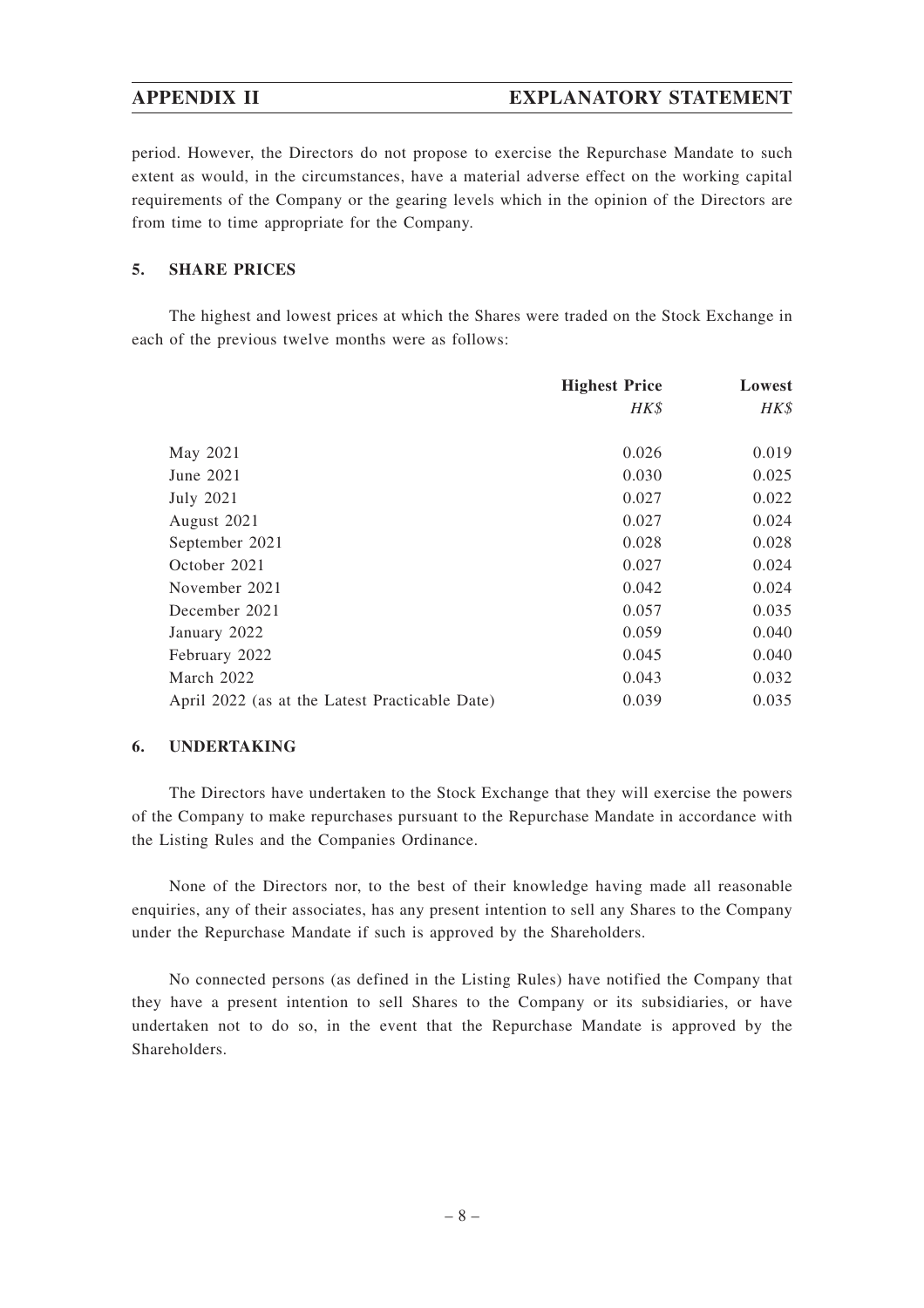# **7. HONG KONG CODES ON TAKEOVERS AND MERGERS AND SHARE REPURCHASES**

If, on the exercise of the power to repurchase Shares pursuant to the Repurchase Mandate, a shareholder's proportionate interest in the voting rights of the Company increases, such increase will be treated as an acquisition for the purpose of Rule 32 of the Hong Kong Codes on Takeovers and Mergers ("Takeover Code"). As a result, a shareholder or a group of Shareholders acting in concert could obtain or consolidate control of the Company and become obliged to make a mandatory offer in accordance with Rules 26 and 32 of the Takeover Code.

The Directors have no intention to exercise the Repurchase Mandate to such an extent.

## **8. SHARE REPURCHASES MADE BY THE COMPANY**

Neither the Company nor any of its subsidiaries has purchased any shares in the six months preceding the Latest Practicable Date.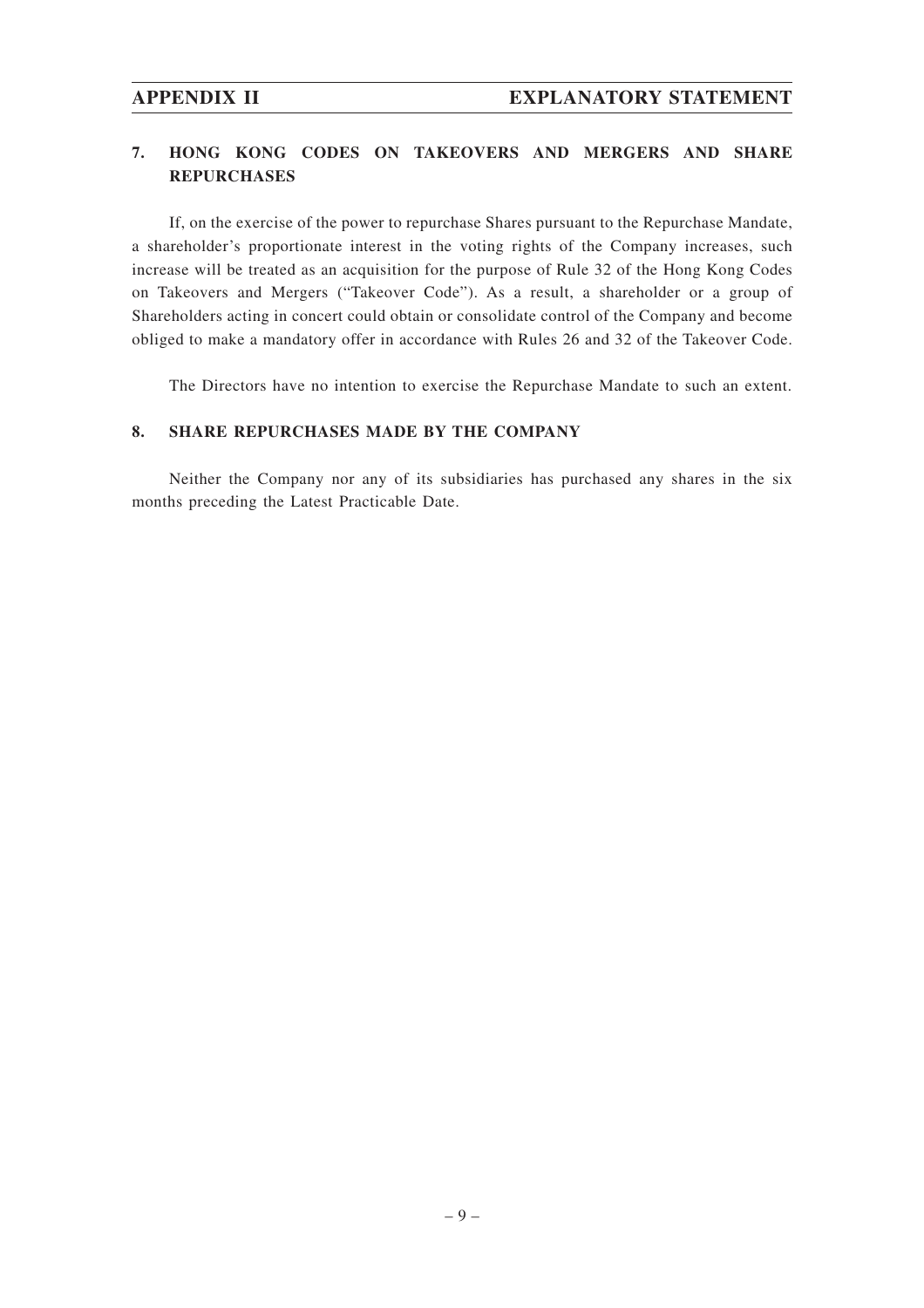

**NOTICE IS HEREBY GIVEN THAT** an Annual General Meeting (the "Meeting") of Elate Holdings Limited ("the Company") will be held at Unit 6, G/F., The Center, 99 Queen's Road Central, Hong Kong on 6 June 2022 at 11:00 a.m. for the following purposes:

## **Ordinary Business**

- 1. To receive and adopt the Audited Financial Statements and the Reports of the Directors and Auditor for the year ended 31 December 2021.
- 2. (a) To re-elect Ms. Zhang Xue as an executive director.
	- (b) To authorize the board of directors (the "Board") to fix the remuneration of Ms. Zhang Xue.
- 3. (a) To re-elect Mr. Ng Lai Po, who has already served the Company for more than nine years, as an independent non-executive Director.
	- (b) To authorize the Board to fix the remuneration of Mr. Ng Lai Po.
- 4. To re-appoint BDO Limited as auditors and authorize the Board to fix their remuneration.

To consider as special business, and if thought fit, pass with or without amendments, the following resolutions as Ordinary Resolutions:

## **Special Business**

## 5. "**THAT**

(a) subject to paragraph (b) below, the exercise by the directors of the Company during the Relevant Period (as hereinafter defined) of all the powers of the Company to purchase shares of the Company on the Stock Exchange of Hong Kong Limited (the "Stock Exchange") or on any other exchange on which the shares of the Company may be listed and recognized by the Securities and Futures Commission and the Stock Exchange for this purpose, subject to and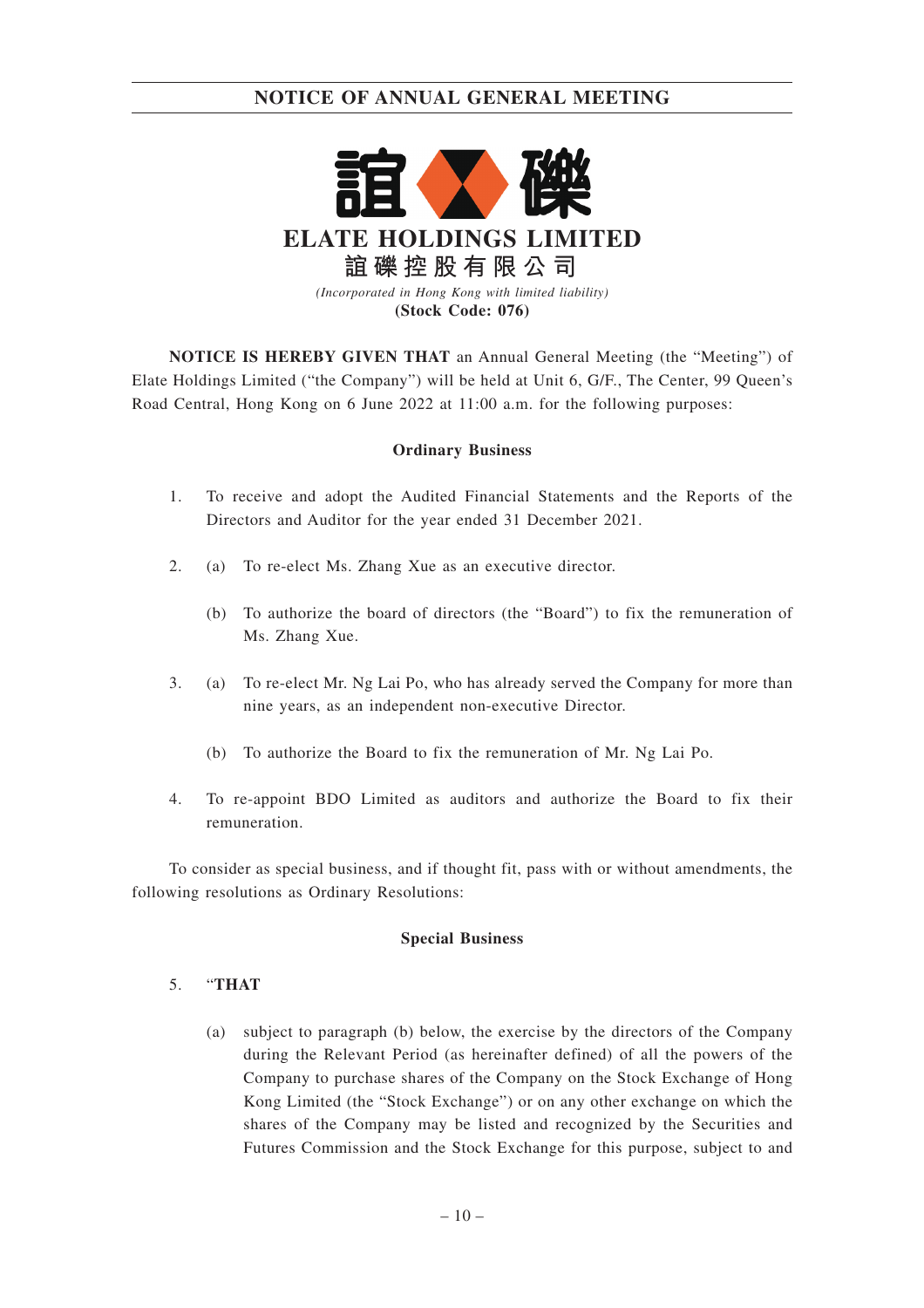in accordance with all applicable laws and/or the requirements of the Rules Governing the Listing of Securities on the Stock Exchange or of any other stock exchanged as amended from time to time, be and is hereby generally and unconditionally approved;

- (b) the aggregate number of shares which may be purchased by the Company pursuant to the approval in paragraph (a) above shall not exceed 10 percent of the aggregate number of the shares of the Company in issue as at the date of the passing of this resolution; and the said approval shall be limited accordingly; and
- (c) for the purpose of this resolution, "Relevant Period" means the period from the passing of this resolution until whichever is the earlier of:
	- (1) the conclusion of the next annual general meeting of the Company;
	- (2) the expiration of the period within which the next annual general meeting of the Company is required by law to be held; and
	- (3) the revocation or variation of the authority given under this resolution by ordinary resolution of the Company in general meeting."

## 6. "**THAT**

- (a) subject to paragraph (c) below, the exercise by the directors of the Company during the Relevant Period (as hereinafter defined) of all the powers of the Company to allot, issue and deal with additional shares of the Company, and to make or grant offers, agreements and options which might require the exercise of such power, be and is hereby generally and unconditionally approved;
- (b) the approval in paragraph (a) above shall authorize the directors of the Company during the Relevant Period to make or grant offers, agreements and options which might require the exercise of such power after the end of the Relevant Period;
- (c) aggregate number of shares allotted or agreed conditionally or unconditionally to be allotted (pursuant to an option or otherwise) by the directors of the Company pursuant to the approval in paragraph (a) above, otherwise than pursuant to (i) a Rights Issue (as hereinafter defined), (ii) the exercise of any option granted under any option scheme or similar arrangement for the time being adopted for the grant or issue to employees of the Company and/or any of its subsidiaries of options to subscribe for, or rights to acquire, shares of the Company, (iii) the exercise of rights of subscription or conversion under the terms of any warrants issued by the Company, or any other securities which are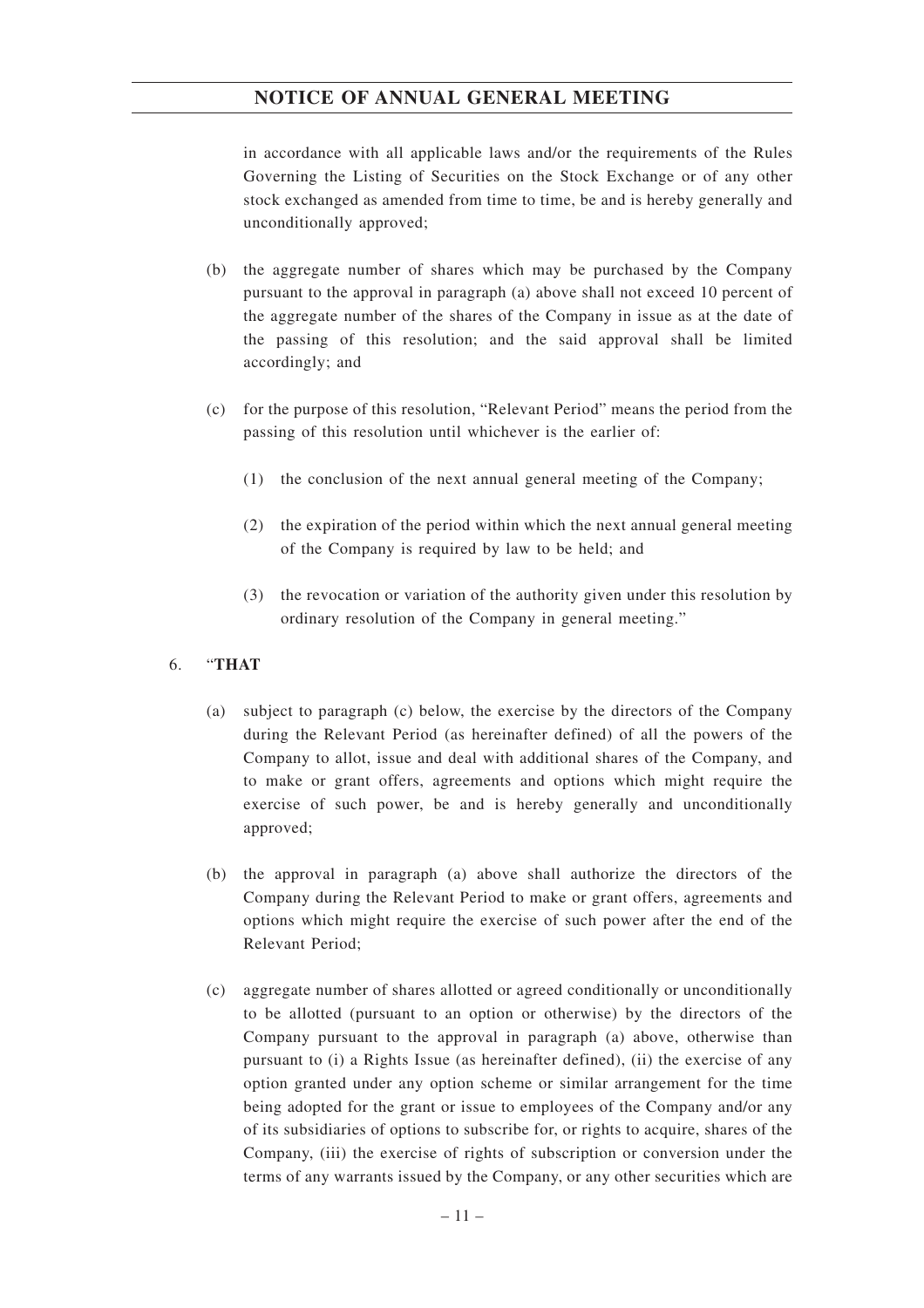convertible into shares of the Company, and from time to time outstanding or (iv) any scrip dividend or similar arrangement providing for the allotment of shares of the Company in accordance with its articles of association, shall not exceed 20 percent of the aggregate number of shares of the Company in issue as at the date of the passing of this resolution and the said approval be limited accordingly; and

- (d) for the purpose of this resolution, "Relevant Period" means the period from the passing of this resolution until whichever is the earlier of:
	- (1) the conclusion of the next annual general meeting of the Company;
	- (2) the expiration of the period within which the next annual general meeting of the Company is required by law to be held; and
	- (3) the revocation or variation of the authority given under this resolution by ordinary resolution of the Company in general meeting.

"Rights Issue" means an offer of shares or other securities open for a period fixed by the directors of the Company to holders of shares on the Register of Members of the Company on a fixed record date in proportion to their then holdings of such shares (subject to such exclusion or other arrangements the directors of the Company may deem necessary or expedient in relation to fractional entitlements or having regard to any restrictions or obligations under the laws of, or the requirements of any recognized regulatory body or any stock exchange in, any territory outside Hong Kong)."

7. "**THAT** subject to passing of the resolution Nos. 5 and 6, the general mandate granted to the directors of the Company to exercise the powers of the Company to allot, issue and deal with additional shares of the Company be and is hereby extended by adding to the aggregate number of shares which may be allotted or agreed conditionally or unconditionally to be allotted and issued pursuant to such general mandate the aggregate number of shares of the Company purchased by the Company pursuant to the exercise by the directors of the Company of the powers of the Company to purchase such shares (provided that such amount shall not exceed 10 percent of the aggregate number of shares of the Company in issue as at the date of passing of this resolution)."

> By Order of the Board **Elate Holdings Limited Vivian Lam** *Company Secretary*

Hong Kong, 26 April 2022